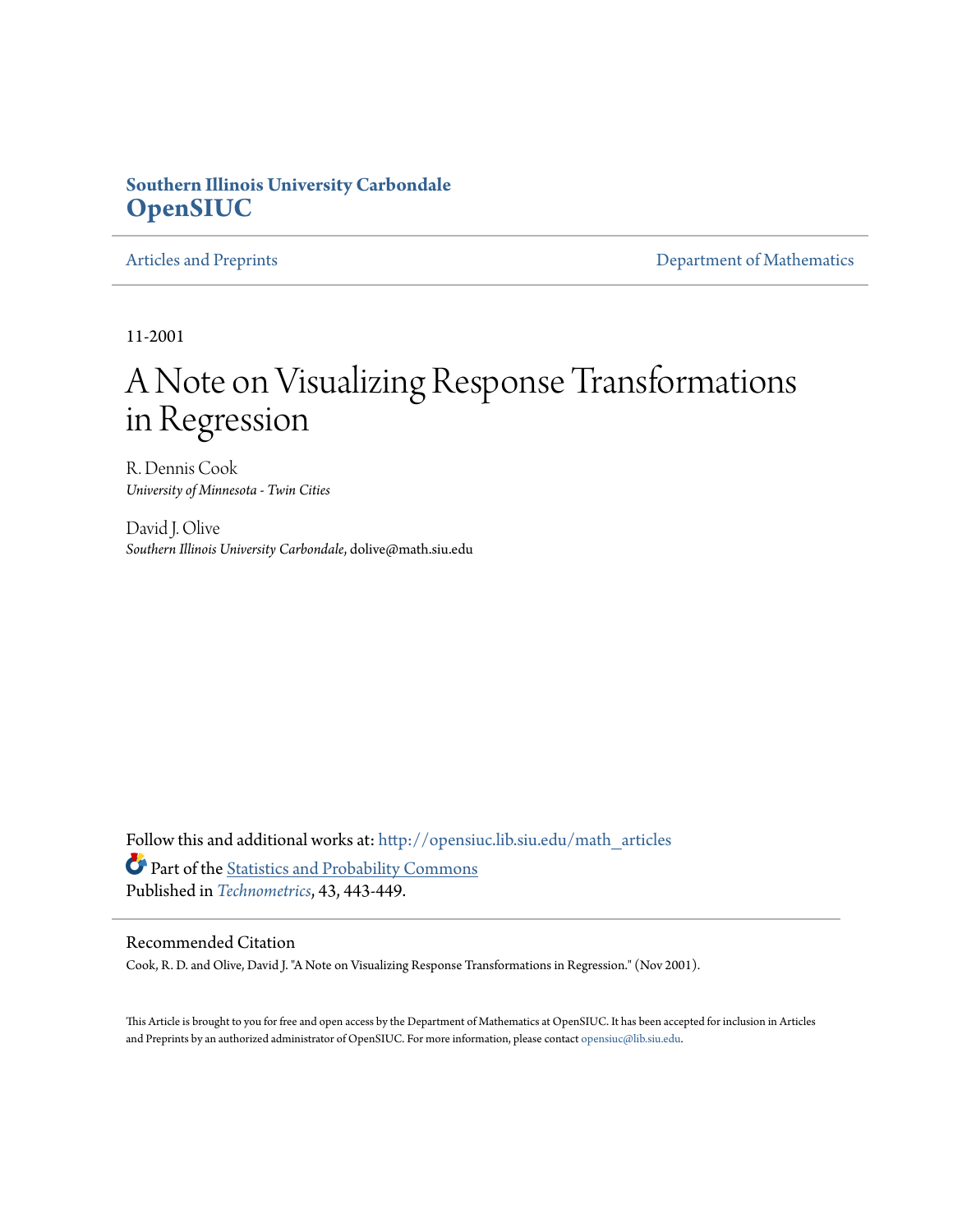# A Note on Visualizing Response Transformations in Regression

R. Dennis Cook<sup>∗</sup> and David J. Olive†

March 29, 2008

#### **Abstract**

A new graphical method for assessing parametric transformations of the response in linear regression is given. Simply regress the response variable Y on the predictors and find the fitted values. Then dynamically plot the transformed response  $Y^{(\lambda)}$  against those fitted values by varying the transformation parameter  $\lambda$  until the plot is linear. The method can also be used to assess the success of numerical response transformation methods and to discover influential observations. Modifications using robust estimators can be used as well.

**KEY WORDS:** Box-Cox Transformation; Graphics.

<sup>∗</sup>R. Dennis Cook is Professor, School of Statistics, University of Minnesota, St. Paul, MN 55108,

USA. Research for this article was supported in part by NSF grant DMS-9703777.

<sup>†</sup>David J. Olive is Assistant Professor, Department of Mathematics, Southern Illinois University, Carbondale, IL 62901, USA.

The authors are grateful to the editors and referees for a number of helpful suggestions.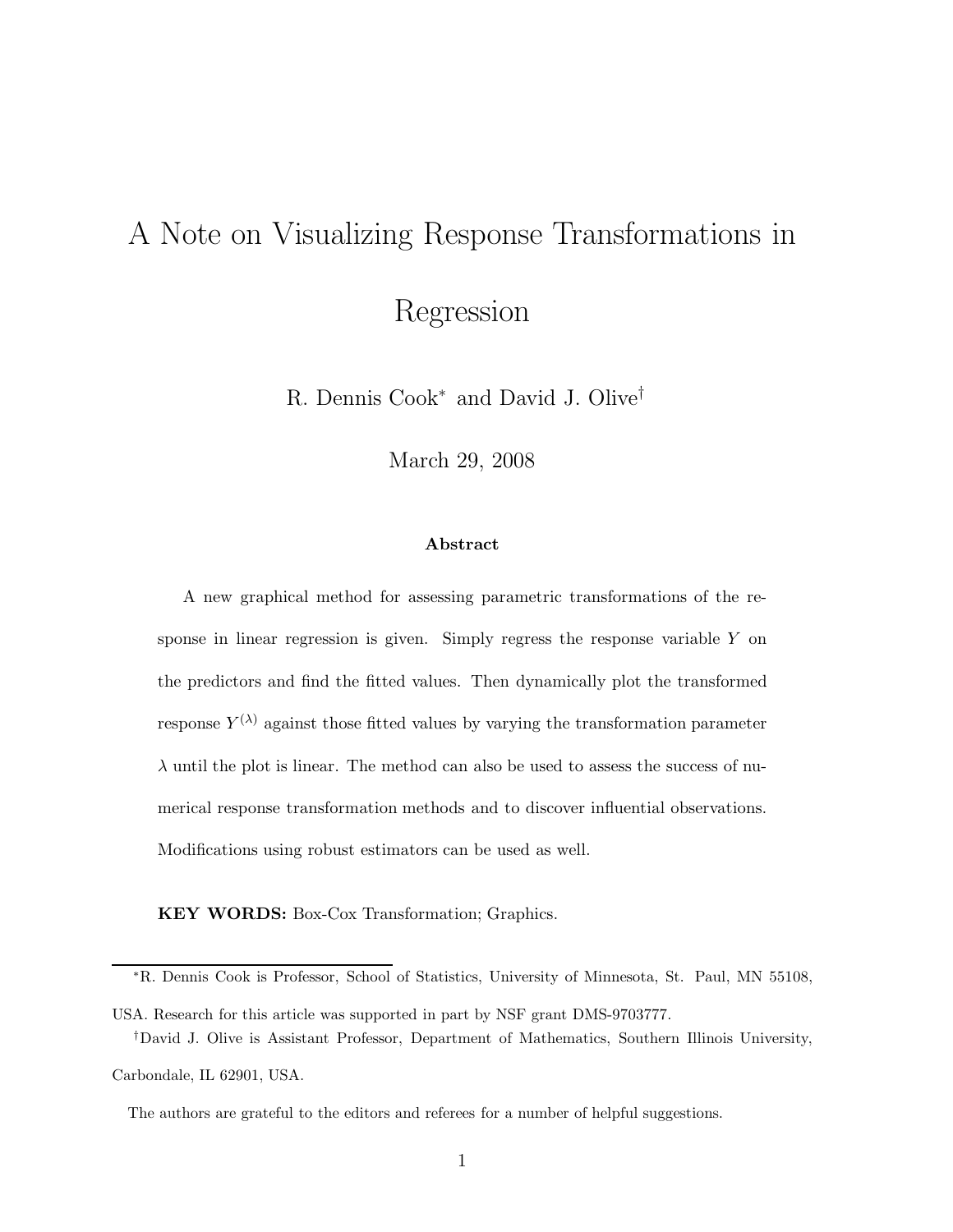## **1 Introduction**

It has long been recognized that the applicability of the linear regression model can be expanded by allowing response transformations, and issues related to determining a suitable transformation have generated an enormous literature.

Incorporating the possibility of transforming the positive response  $Y$ , the usual linear regression model can be represented in terms of an unknown transformation parameter  $\lambda_o$ 

$$
Y^{(\lambda_o)} = \alpha_0 + \beta_0^T \mathbf{x} + \epsilon \tag{1}
$$

Here,  $\boldsymbol{x}$  is a  $p \times 1$  vector of predictors that are assumed to be measured with negligible error, the errors  $\epsilon$  are assumed to be iid and symmetric about 0, and the transformed response is restricted to be a member of the power transformation family

$$
Y^{(\lambda)} = \frac{Y^{\lambda} - 1}{\lambda} \tag{2}
$$

for  $\lambda \neq 0$  and  $Y^{(0)} = \log(Y)$ . Generally  $\lambda \in \Lambda$  where  $\Lambda$  is some interval such as  $[-1, 1]$ or a coarse subset such as  $\Lambda_c = {\pm 1, \pm 2/3, \pm 1/2, \pm 1/3, 0}.$  This family is a special case of the response transformations considered by Tukey (1957). In a classic paper, Box and Cox (1964) developed numerical methods for estimating  $\lambda_o$ . It is well known that the Box-Cox normal likelihood method for estimating  $\lambda_o$  can be sensitive to remote or outlying observations. Cook and Wang (1983) suggested diagnostics for detecting cases that influence the estimator, as did Tsai and Wu (1992), Atkinson (1986) and Hinkley and Wang (1988).

According to Tierney (1990, p. 297), one of the earliest uses of dynamic graphics was to examine the effect of power transformations. McCulloch (1993) gave a graphical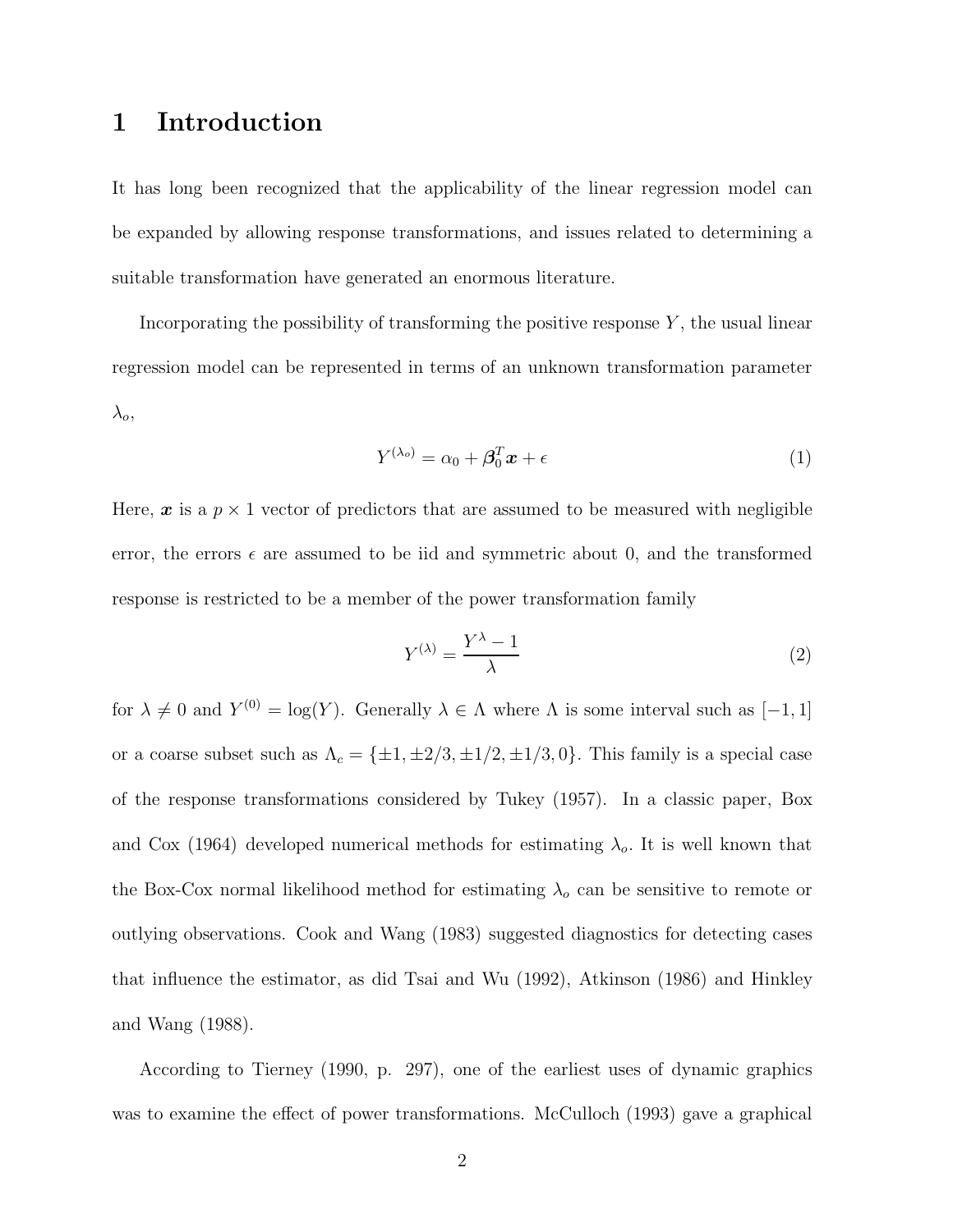method for finding response transformations, and Cook and Weisberg (1994) described how to use an inverse response plot of fitted values vs  $Y$  to visualize the needed transformation.

In this article we propose a new graphical method for assessing response transformations under model (1). The appeal of the proposed method rests with its simplicity and its ability to show the transformation against the background of the data. We introduce the method by example in Section 2. Details underlying the method are presented in Section 3, an example is presented in Section 4 and a concluding discussion is given in Section 5.

## **2 Introductory Illustrations**

#### **2.1 Textile Data**

In their pioneering paper on response transformations, Box and Cox (1964) analyze data from a 3<sup>3</sup> experiment on the behavior of worsted yarn under cycles of repeated loadings. The response  $Y$  is the number of cycles to failure and the three predictors are the length, amplitude and load. Using the normal profile log likelihood for  $\lambda_o$ , Box and Cox determine  $\lambda_o = -0.06$  with approximate 95 percent confidence interval  $-0.18$  to 0.06. These results give a strong indication that the log transformation may result in a relatively simple model, as argued by Box and Cox. Nevertheless, this basic method provides no direct way of judging the transformation against the data. This remark applies also to many of the diagnostic methods for response transformations in the literature. For example, the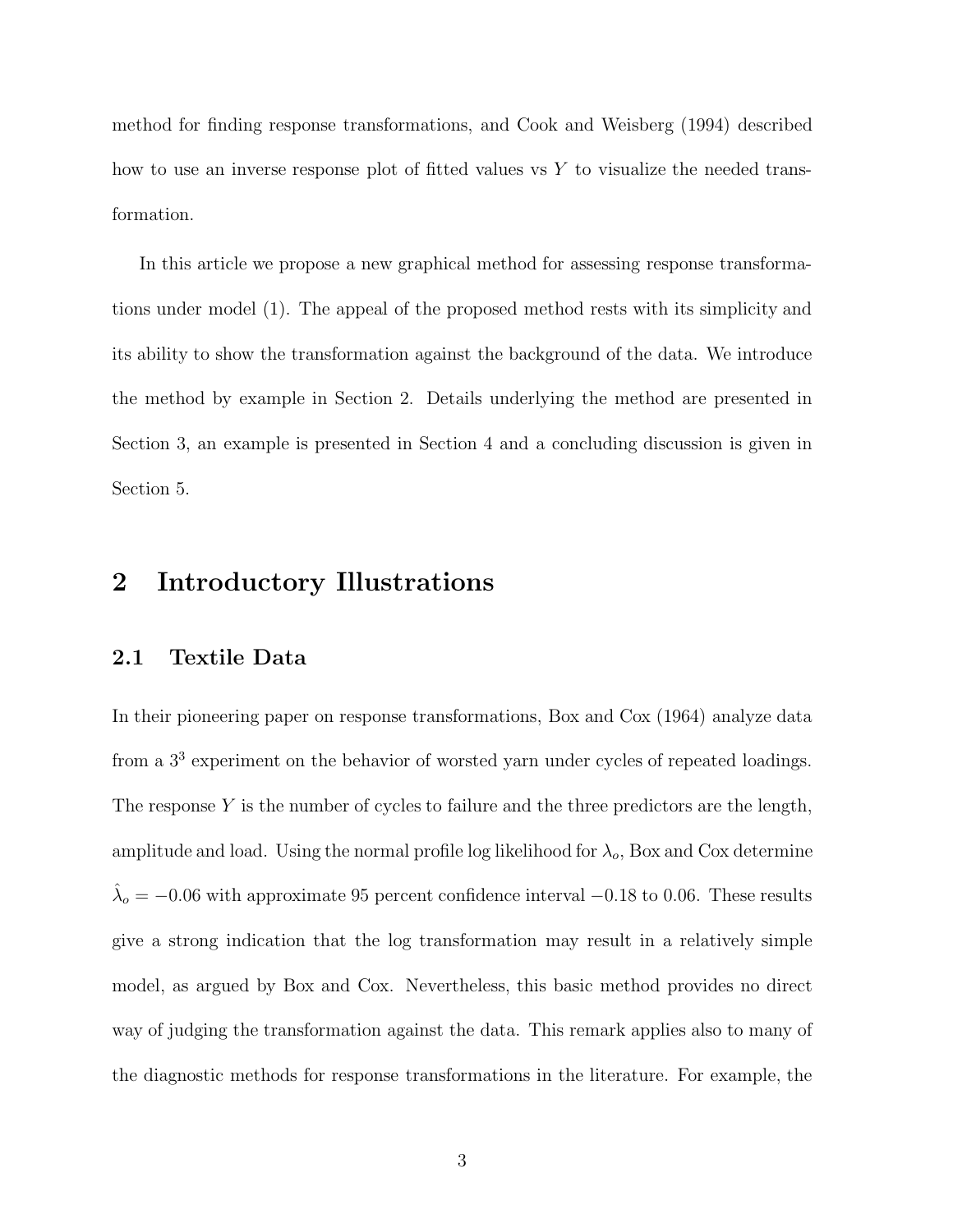influence diagnostics studied by Cook and Wang (1983) and others are largely numerical. It would seem useful to have a simple method for judging transformations against the data.



Figure 1: FFλ Plot for the Textile Data

Suppose we use OLS to fit the linear model (1) for two selected values  $\lambda_1$  and  $\lambda_2$  of  $\lambda$ in the usual interval [−1, 1], and then plot one set of fitted values versus the other,  $\hat{Y}^{(\lambda_1)}$ versus  $\hat{Y}^{(\lambda_2)}$ . We call this a "fit-fit" or an FF $\lambda$  plot. How will the FF $\lambda$  plot look? It turns out that in many regressions  $\hat{Y}^{(\lambda_1)}$  and  $\hat{Y}^{(\lambda_2)}$  have a strong linear relationship. For the textile data this linearity is evident in Figure 1 which shows a scatterplot matrix of  $FF\lambda$  plots for five selected values of  $\lambda$ . The smallest sample correlation among the pairs in the scatterplot matrix is about 0.9995.

The strong linearity in the FF $\lambda$  plots of Figure 1 means that, if  $\lambda_o \in [-1, 1]$ , then

$$
\hat{Y}^{(\lambda)} \approx c_{\lambda} + d_{\lambda} \hat{Y}^{(\lambda_o)} \tag{3}
$$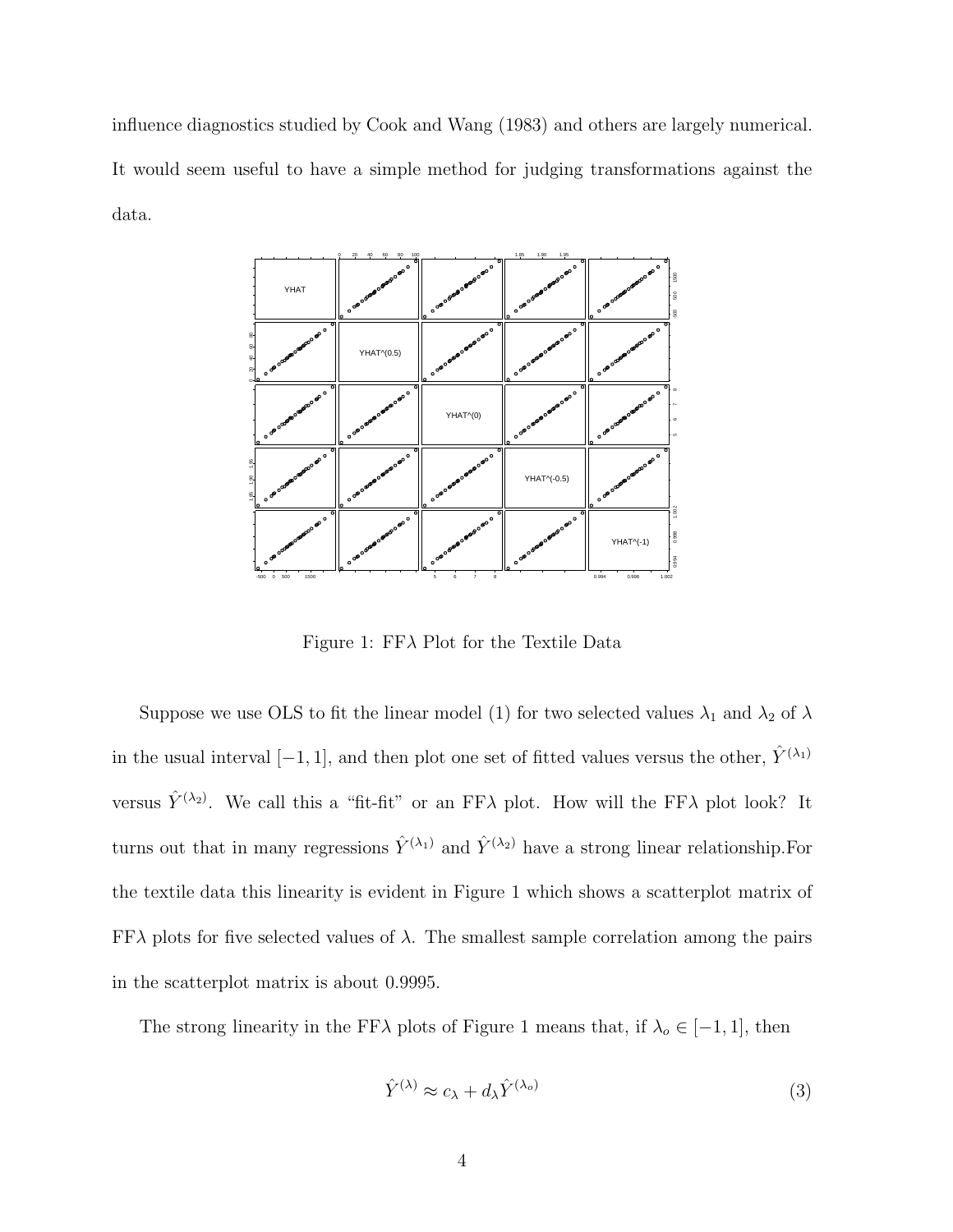for all  $\lambda \in [-1, 1]$ . Consequently, for any value of  $\lambda \in [-1, 1]$ ,  $\hat{Y}^{(\lambda)}$  is essentially a linear function of the fitted values  $\hat{Y}^{(\lambda_o)}$  for the true  $\lambda_o$ , although we do not know  $\lambda_o$  itself. However, to estimate  $\lambda_o$  graphically, we could select any fixed value  $\lambda^* \in [-1,1]$  and then plot  $Y^{(\lambda)}$  versus  $\hat{Y}^{(\lambda^*)}$  for several values of  $\lambda$  and find the one for which the plot is linear with constant variance. This simple graphical procedure will work in this example because a plot of  $Y^{(\lambda)}$  versus  $\hat{Y}^{(\lambda^*)}$  is equivalent to a plot of  $Y^{(\lambda)}$  versus  $c_{\lambda^*} + d_{\lambda^*} \hat{Y}^{(\lambda_o)}$  by (3). Dynamic plotting using  $\lambda$  as a control seems quite effective.

Shown in Figure 2 are plots of  $Y^{(\lambda)}$  versus  $\hat{Y}^{(1)}$  (so that  $\lambda^* = 1$ ) for four values of  $\lambda$ . The plots show how the transformations bend the data to achieve a homoscedastic linear trend. Perhaps more importantly, they indicate that the information on the transformation is spread throughout the data in the plot since changing  $\lambda$  causes all points along the curvilinear scatter in Figure 2a to form along a linear scatter in Figure 2c.

The next example illustrates that the transformation plots of Figure 2 can show characteristics of data that might influence the choice of a transformations by the usual Box-Cox procedure.

#### **2.2 Mussel Data**

Cook and Weisberg (1994) gave a data set on 82 mussels sampled off the coast of New Zealand. The response is muscle mass  $M$  in grams, and the four predictors are the length L, and height H of the shell in mm, the logarithm  $\log W$  of the shell width W and the logarithm  $\log S$  of the shell mass S. With this starting point, we might expect a log transformation of M to be needed because M and S are both mass measurements and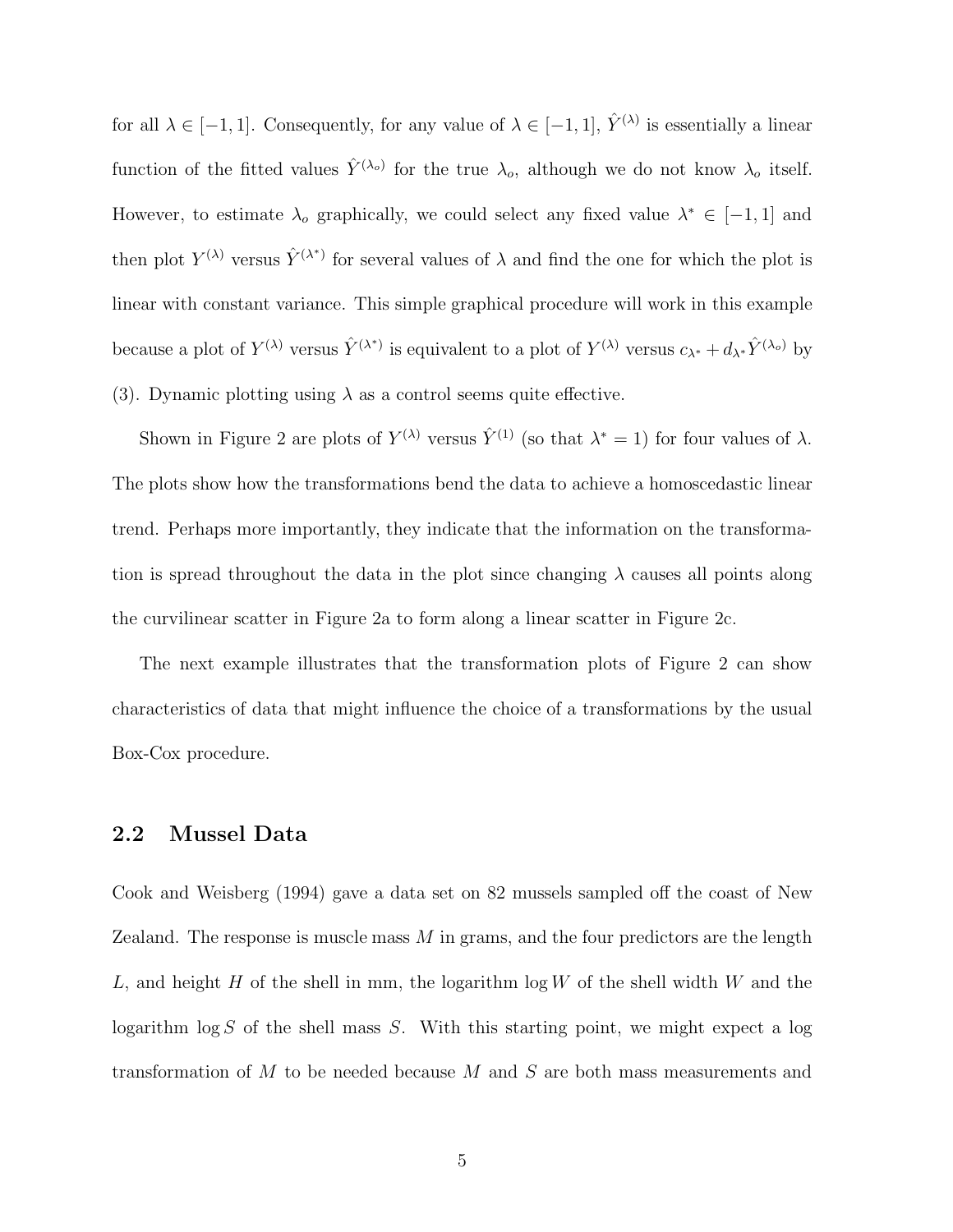

Figure 2: Four Transformation Plots for the Textile Data

 $\log S$  is being used as a predictor. Using  $\log M$  would essentially reduce all measurements to the scale of length. The Box-Cox likelihood method gave  $\hat{\lambda}_0 = 0.28$  with approximate 95 percent confidence interval 0.15 to 0.4. The log transformation is excluded under this inference leading to the possibility of using different transformations of the two mass measurements.

The FF $\lambda$  plots for  $\lambda \in \Lambda_c$  (not shown) exhibit strong linear relations, the correlations ranging from 0.9716 to 0.9999. Shown in Figure 3 are transformation plots of  $M^{(\lambda)}$  versus  $\hat{M}$  (so  $\lambda^* = 1$ ) for four values of  $\lambda$ . A striking feature of these plots is the two highlighted points that stand out in three of the four plots. The Box-Cox estimate  $\hat{\lambda} = 0.28$  is evidently influenced by the two outlying points and, judging deviations from the OLS line in Figure 3c, the mean function for the remaining points is curved. In other words, the Box-Cox estimate is allowing some visually evident curvature in the bulk of the data so it can accommodate the two outlying points. Recomputing the estimate of  $\lambda_o$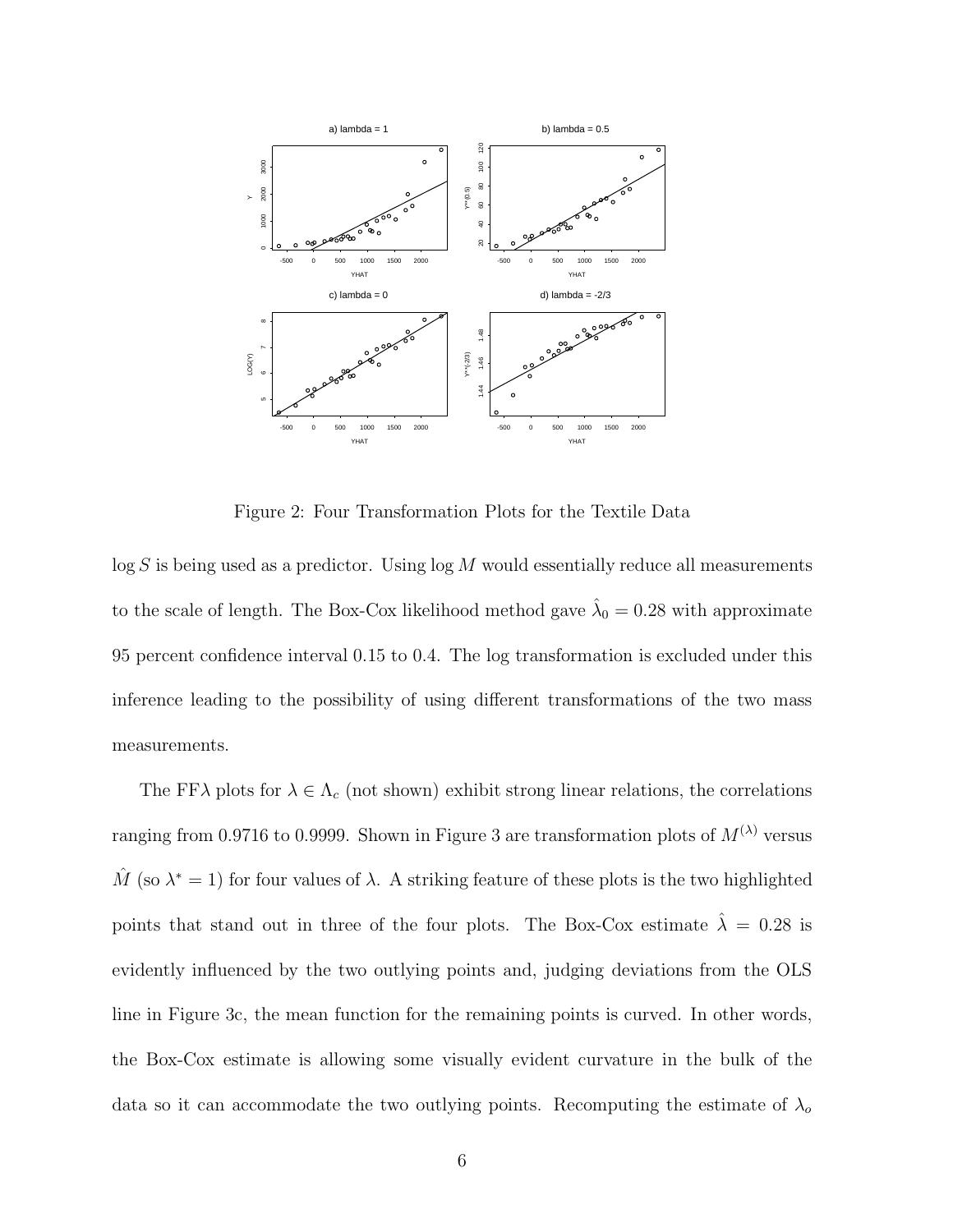

Figure 3: Transformation Plots for the Mussel Data

without the highlighted points gives  $\hat{\lambda}_{o} = -0.02$ , which is in good agreement with the log transformation anticipated at the outset. Reconstruction of the plots of  $M^{(\lambda)}$  versus  $\hat{M}$  indicated that now the information for the transformation is consistent throughout the data on the horizontal axis of the plot.

The essential point of this illustration is that observations that influence the choice of power transformation are often easily identified in a dynamic transformation plot of  $Y^{(\lambda)}$  versus  $\hat{Y}$  when the FF $\lambda$  plots are strongly linear.

## **3 Explanations**

The proposed graphical method is very simple. Use ordinary least squares (OLS) to regress the positive response variable on the predictors. Then dynamically plot  $Y^{(\lambda)}$ against the fitted values by varying  $\lambda$  until the plot is linear. We call this the "dynamic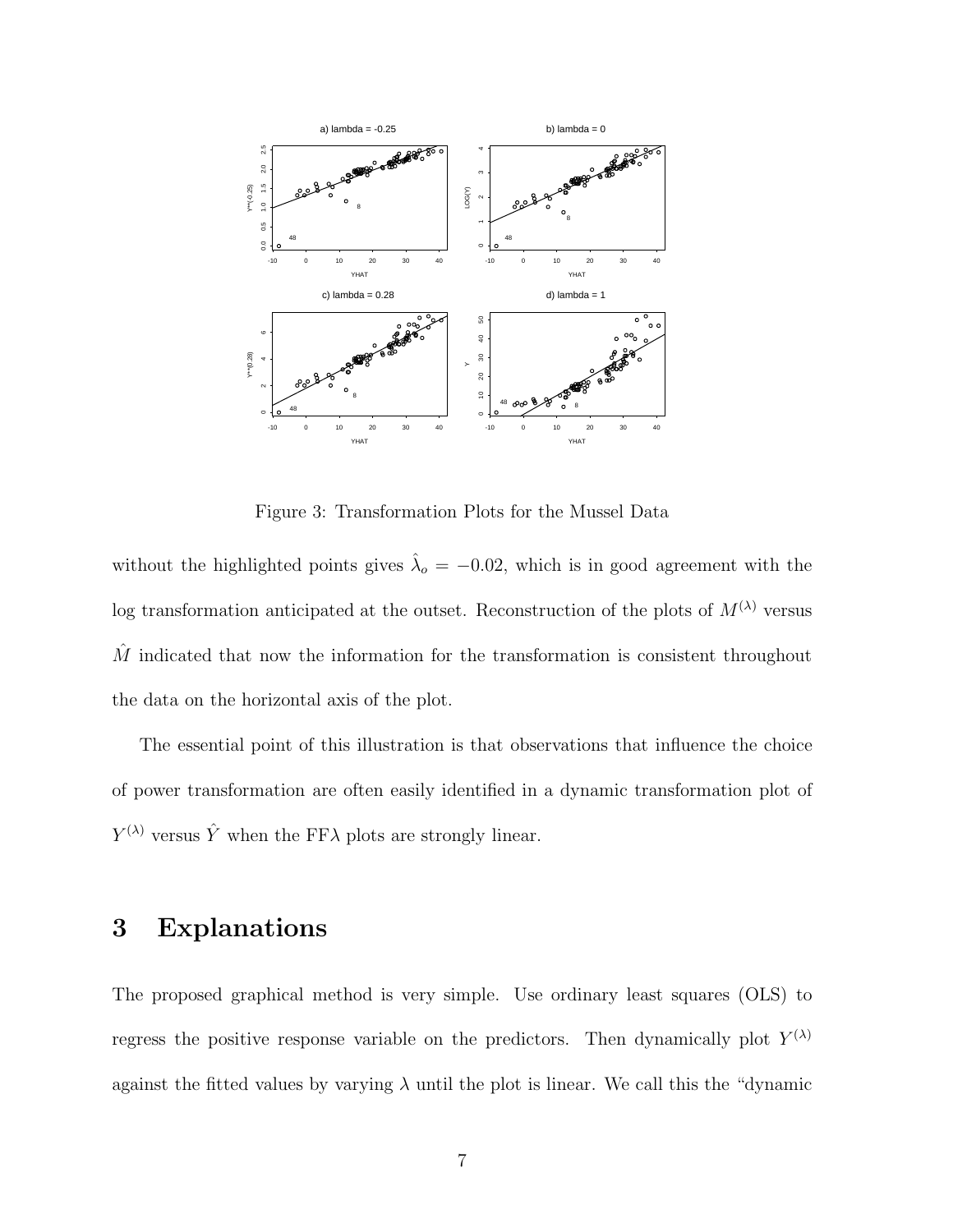transformation plot." This plot helps visualize  $\hat{\lambda}_o$  against the data, and also the curvature and heteroscedasticity in competing models with different values of  $\lambda$ .

The starting point the dynamic transformation plot is that for many data sets, the FF $\lambda$  plots are strongly linear. Hence any choice of  $\lambda^*$  can be used for the fitted values on the horizontal axis of the plot; in particular,  $\lambda^* = 1$ . An alternative choice is  $\lambda^* = 0$ . Because  $\lambda^* = 0$  is in the middle of the usual range  $[-1, 1]$ , the correlation between  $\hat{Y}^{(0)}$ and other fitted values will tend to be larger than the correlations using  $\hat{Y}^{(1)}$ . This may be of little consequence when the  $FF\lambda$  correlations are quite large, but may help in cases when the  $FF\lambda$  correlations begin to weaken. By using a single set of fitted values, say  $\hat{Y}^{(1)}$  or  $\hat{Y}^{(0)}$ , on the horizontal axis, influential points or outliers that might be masked in plots of  $Y^{(\lambda)}$  vs  $\hat{Y}^{(\lambda)}$  for  $\lambda \in \Lambda$  will show up unless they conform on *all* scales.

The fact that the  $FF\lambda$  correlations are frequently all quite high can be justified in at least two ways.

#### **3.1 Local Approximation**

The success of the dynamic transformation plot rests on finding fitted values  $\hat{Y}^{(\lambda^*)}$  that are highly correlated with the fitted values  $\hat{Y}^{(\lambda_o)}$  for the true  $\lambda_o$ . If  $\lambda_o$  and  $\lambda^*$  are both in  $\Lambda$  and  $\Lambda$  is sufficiently narrow then, by a simple Taylor series argument,  $\hat{Y}^{(\lambda^*)}$  will be highly correlated with  $\hat{Y}^{(\lambda_o)}$ . The FF $\lambda$  plots are used to assess the strength of the linear relationships between the different sets of fitted values  $\hat{Y}^{(\lambda)}$  obtained by varying  $\lambda$  in  $\Lambda$ . This line of reasoning suggests that  $\Lambda$  should be a narrow interval containing  $\lambda_o$ . This is one reason why we used the interval  $[-1, 1]$  in the previous examples; another is that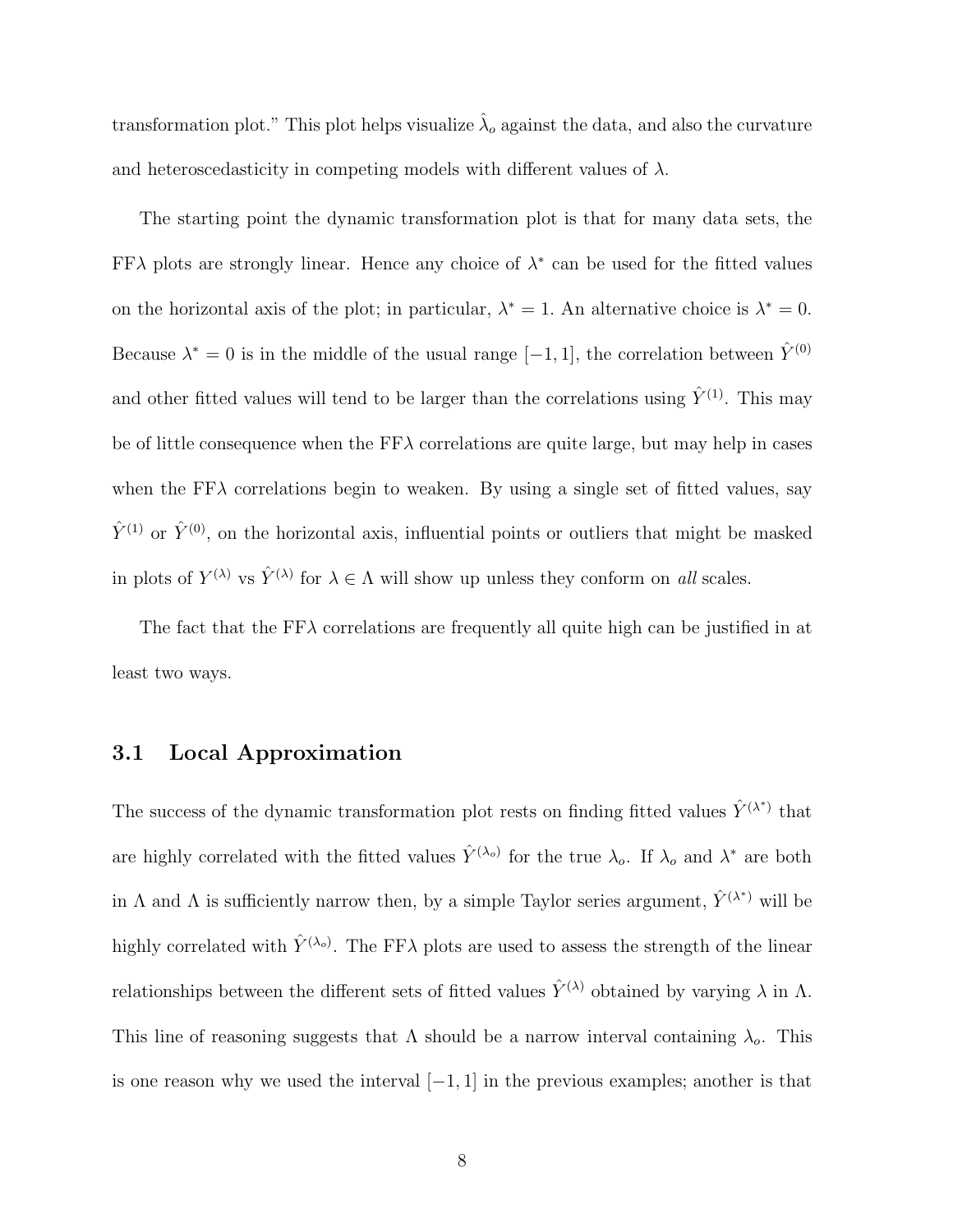useful transformations are often found in this interval. For example, recomputing the  $FF\lambda$ correlations after adding the four points  $\pm 2$  and  $\pm 3$  to the coarse set  $\Lambda_c$  defined following (2) resulted in reducing the smallest sample correlation from 0.9995 to 0.9940 in the textile regression and from 0.9716 to 0.8474 in the mussel regression. This reduction seems inconsequential for the textile regression but may not be so for the mussel regression.

The strength of the correlation between  $\hat{Y}^{(\lambda^*)}$  and  $\hat{Y}^{(\lambda_o)}$  can decrease as the error variance in  $(1)$  increases. For illustration, we replaced the response Y in the textile regression with a simulated response  $\tilde{Y}$  constructed as  $\log(\tilde{Y}) = \log(Y) + 0.38\varepsilon$  where  $\varepsilon$ is a standard normal random variable and 0.38 is about twice the estimated standard deviation of the model error  $\epsilon$  from the OLS fit of log(Y) on the three predictors. Reconstructing the FF $\lambda$  plots of Figure 1 using  $\tilde{Y}$  reduced the minimum correlation to 0.9919 from 0.9995. Consequently, the correlations in  $FF\lambda$  plots will need to be assessed in each regression since they depend on more than just the choice of Λ.

#### **3.2 Predictor Distribution**

The second reason to expect that the  $FF\lambda$  plots may exhibit linear relationships rests with the distribution of the predictors. The following discussion of this reason incorporates a comparison of the dynamic transformation plot with other related plots in the literature.

Consider a model of the form

$$
Y = h(\boldsymbol{\beta}^T \boldsymbol{x}, \epsilon). \tag{4}
$$

where h is an unknown function. Let  $\hat{\boldsymbol{\beta}}$  denote the coefficients of x obtained by mini-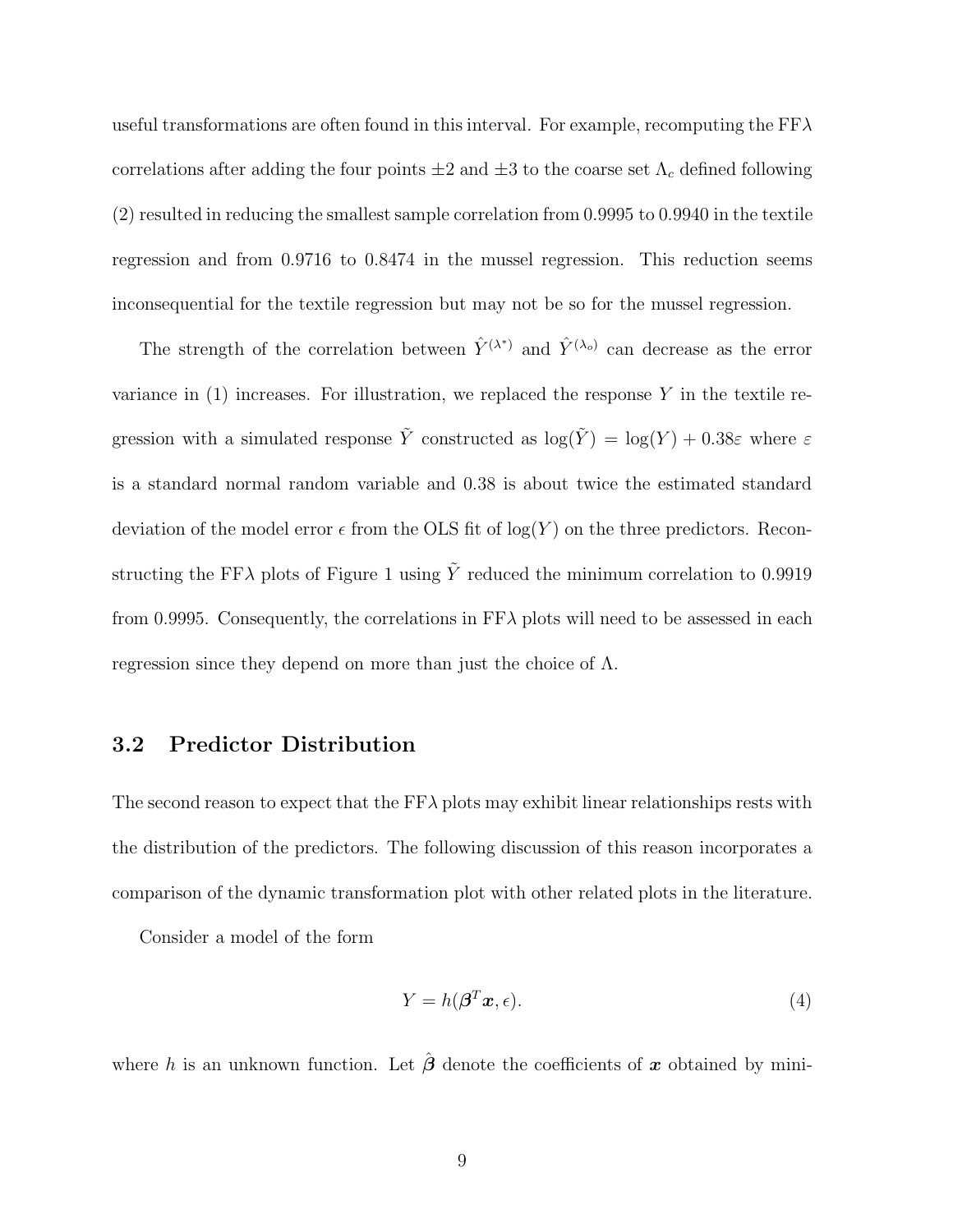mizing an objective function L:

$$
(\hat{a}, \hat{\boldsymbol{\beta}}) = \arg\min \sum_{i=1}^{n} L(a + \boldsymbol{b}^T \boldsymbol{x}_i, Y_i)
$$

where the function  $L(u, v)$  is a strictly convex function of u when v is held fixed. For example, the OLS objective function is obtained by setting  $L(u, v)=(v - u)^2$ . Li and Duan (1989) showed that if the conditional predictor expectation  $E(\boldsymbol{x}|\boldsymbol{\beta}^T\boldsymbol{x})$  is linear then  $\hat{\beta}$  is a consistent estimator for  $\tau\beta$  where  $\tau$  is a scalar. Thus least squares, M-estimators with monotone  $\psi$  functions, and generalized linear model (GLM) estimators can be used to produce *β*ˆ, but high breakdown regression estimators may produce a *β*ˆ that is not consistent for  $\tau\beta$ . Further background on this result was given by Cook (1998, Ch. 8).

The linearity condition is the key new ingredient for the discussion of this section. It applies to the marginal distribution of the predictors and does not involve the response. It is implied when the predictors follow an elliptically contoured distribution, including the normal. Hall and Li (1993) show that the linearity condition will hold to a reasonable approximation in many problems. The intuition here is that conditional expectations of the form  $E(\boldsymbol{x}|\boldsymbol{\beta}^T\boldsymbol{x})$  become more linear as p increases. This is related to the work of Diaconis and Freedman (1984) who argue that almost all low-dimensional projections of high-dimensional data sets are nearly normal. In addition, the linearity condition holds to a good approximation in balanced designed experiments where the design points are "uniformly spaced" on the surface of a p-dimensional hypersphere (Ibrahimy and Cook 1995). Examples of standard designs that are included are 3<sup>3</sup> designs and central composite designs. In addition, the linearity condition might be induced by using predictor transformations and predictor weighting (Cook and Nachtsheim 1994).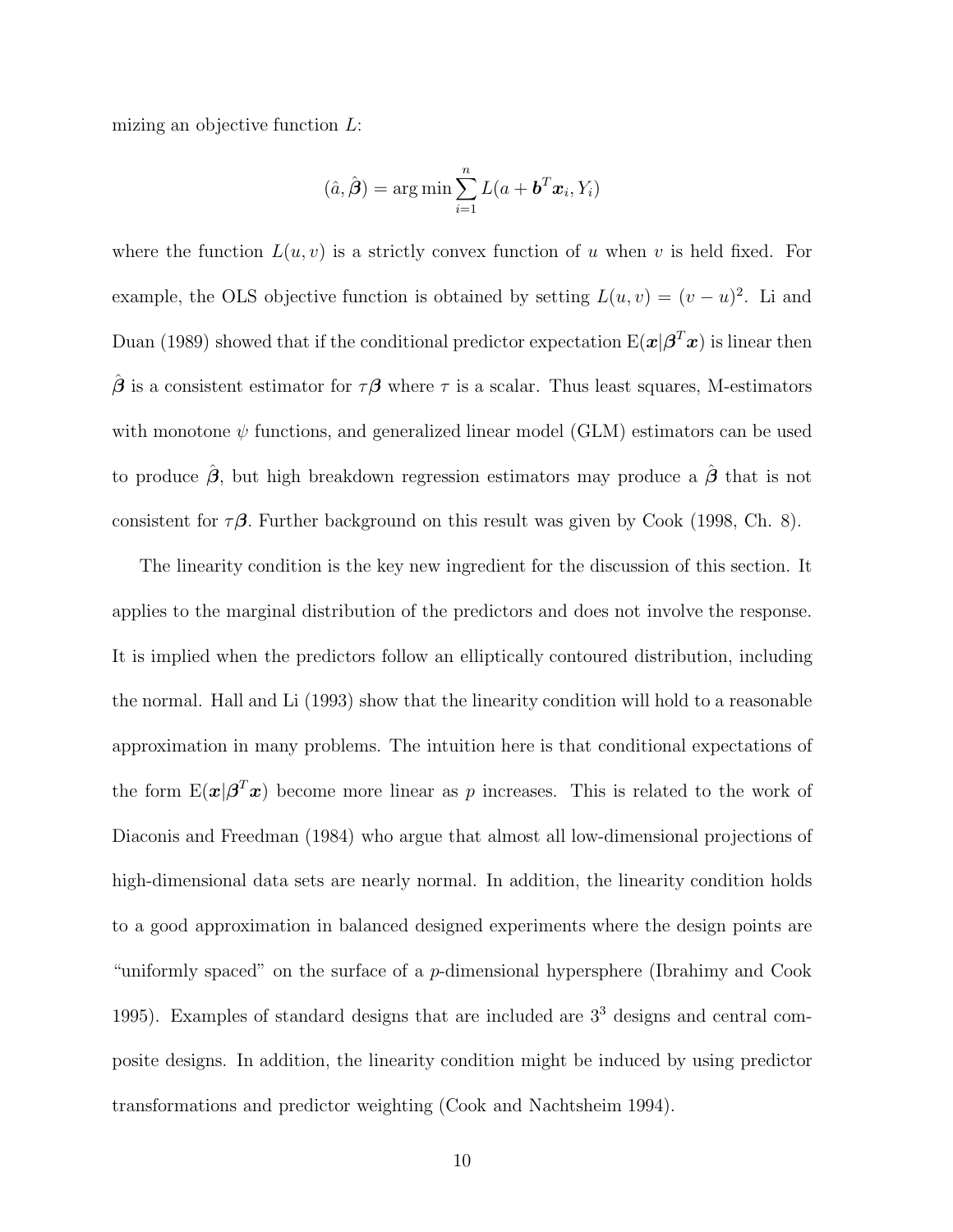When using a strictly convex objective function  $L$  and the linearity condition holds to a reasonable approximation, the *forward response plot* of Y versus the fitted values  $\hat{Y}$ constructed using L provides a visual estimate of h. See Cook (1998, Ch. 8) and Cook and Weisberg (1999, section 18.5.3) for further discussion of this situation.

For a transformation of the response to be most useful, h must be a strictly monotone function  $t^{-1}$  :

$$
Y = t^{-1}(\alpha + \beta^T \mathbf{x} + \epsilon). \tag{5}
$$

Hence

$$
t(Y) = \alpha + \beta^T \mathbf{x} + \epsilon.
$$
 (6)

Cook and Weisberg (1994) consider the forward (Y versus  $\hat{Y}$ ) and inverse ( $\hat{Y}$  versus Y) response plots in this setting. With  $\hat{\beta}$  still constructed by minimizing a strictly convex objective function, the inverse response plot shows t if the joint distribution of  $\beta^T x$  and  $\epsilon$  is elliptically contoured. It should also provide a useful display of the transformation t if the signal to noise ratio  $\text{Var}(\beta^T x) / \text{Var}(\epsilon)$  is large. It may be useful to emphasize that t is not parameterized in this approach. As long as t is strictly monotonic, nearly any function is possible as a choice for  $t$ .

The dynamic transformation plot proposed in this article adds another constraint by restricting t to a parsimoniously parameterized family. In particular,  $t(Y) = Y^{(\lambda)}$ , which brings us back to model (1). Now the key condition for the transformation plot is that we find a  $\lambda^*$  so that

$$
\hat{Y}^{(\lambda^*)} \approx c_{\lambda^*} + d_{\lambda^*} \hat{Y}^{(\lambda_o)} \tag{7}
$$

The linearity condition guarantees that for *any*  $\lambda$  (not necessarily confined to a selected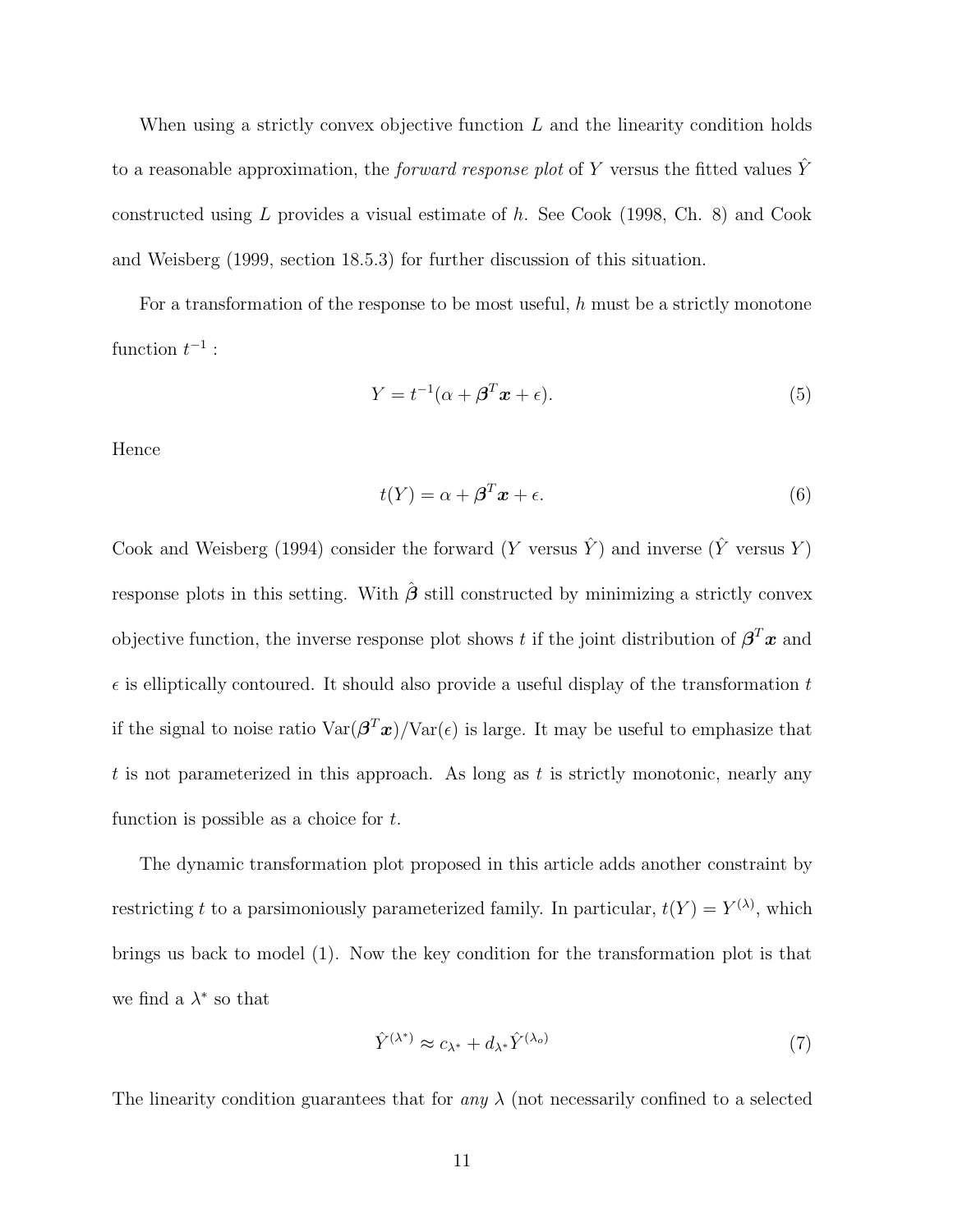$\Lambda$ ), the *population* fitted values  $\hat{Y}_{\text{pop}}^{(\lambda)}$  are of the form

$$
\hat{Y}_{\text{pop}}^{(\lambda)} = \alpha_{\lambda} + \tau_{\lambda} \boldsymbol{\beta}^{T} \boldsymbol{x}
$$
\n(8)

so that any one set of population fitted values is an exact linear function of any other set provided the  $\tau_{\lambda}$ 's are nonzero. This result indicates that sample FF $\lambda$  plots will be linear, although it does not by itself guarantee high correlations. However, the strength of the relationship (7) can be checked easily by inspecting a few  $FF\lambda$  plots. The conditions necessary for the plots associated with  $(4)$  and  $(6)$  cannot be checked easily.

The idea of the transformation plot is similar to a graphical check suggested by Cook and Weisberg (1994, p. 734): suppose that  $t^*$  is the estimate of t. Then find  $\hat{\boldsymbol{\beta}}$  from the regression of  $t^*(y)$  on the predictors and verify that the plot of  $t^*(y)$  versus  $\hat{\boldsymbol{\beta}}^T \boldsymbol{x}$  is linear and homoscedastic. However, the dynamic transformation plots suggested here are not available in the context of  $(6)$  since its not clear how to choose a collection of t's that may be "near" the true t. That is, while we can plot the data at  $t^*$ , a series of ordered nearby t's would be required to use the idea underlying the dynamic transformation plots.

The dynamic transformation plot seems to work well in the textile data for at least three reasons. First, the design is a  $3<sup>3</sup>$  so that (8) holds to a good approximation (Ibrahimy and Cook 1995). Second, the signal to noise ratio is large so that trends should be visually evident in a transformation plot. Third,  $\Lambda = [-1,1]$  seems narrow enough to gain benefit of the local approximation. In many regressions these reasons evidently work together to produce strongly linear  $FF\lambda$  plots and therefore useful dynamic transformation plots.

If the FFλ plots are not strongly linear then it is often useful to consider two possi-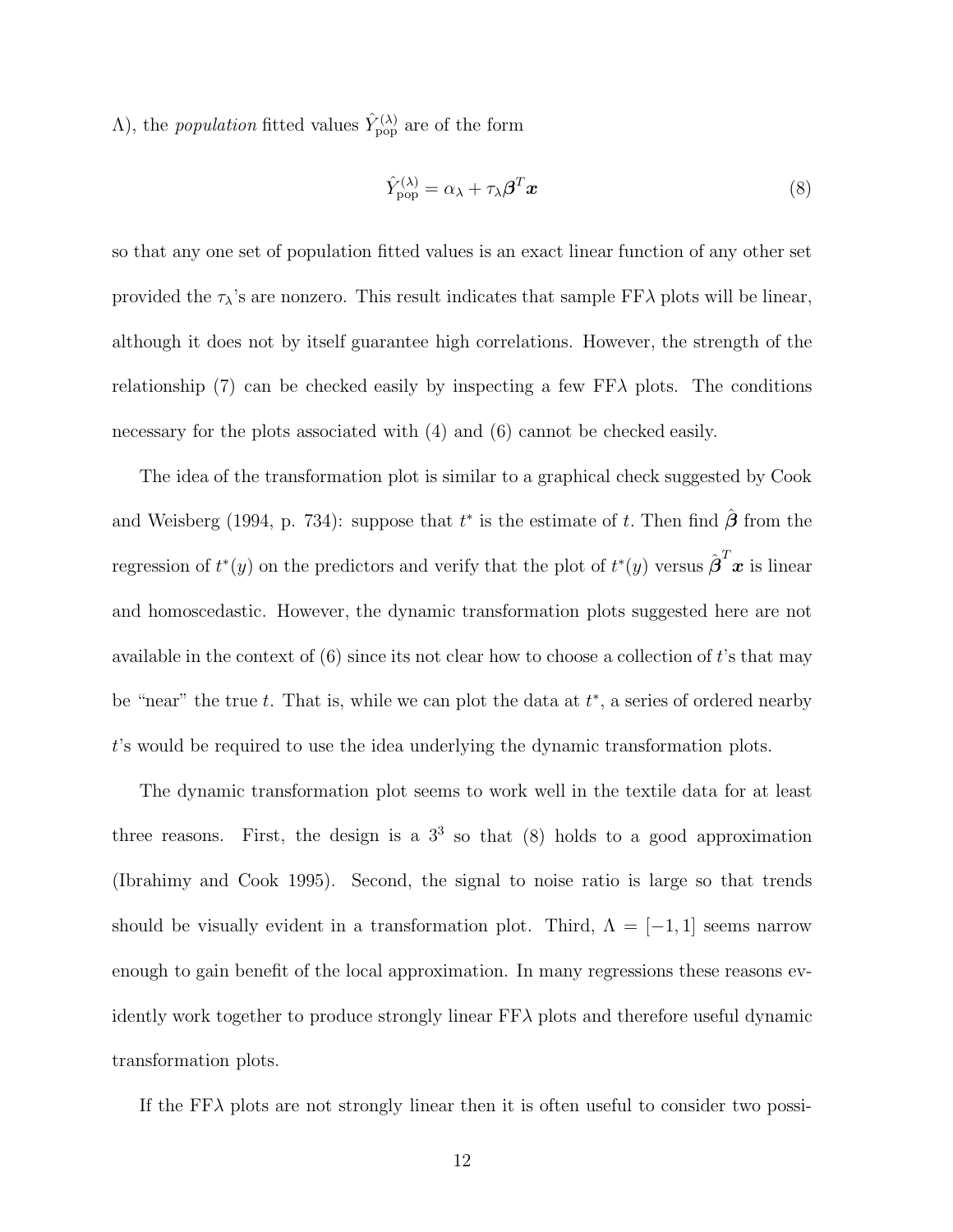bilities: Either the transformation model (1) does not provide a good representation of the data, including the possibilities of outliers and influential cases, or there are strong *nonlinear* relationships among the predictors. How to proceed in the former case depends on the applications context. In the latter case, linearizing the predictor relationships by using marginal power transformations prior to application of model (1) is often a useful procedure.

## **4 Mussel Data Again**

In this section we return to the mussel data, this time considering the regression of M on the four untransformed predictors  $L, H, W$  and  $S$ . Assuming model (1) in the four untransformed predictors, the Box-Cox likelihood estimate of  $\lambda_0$  is 0.49, suggesting the square root transformation. FF $\lambda$  plots for this regression are shown in Figure 4; There is notable curvature in some of the plots and the  $FF\lambda$  correlations may be too small for the transformation plots to work well.

Nevertheless, application of the transformation plot with  $\hat{Y}^{(0)}$  on the horizontal axis clearly points to the two highlighted cases in Figure 3 as influential. Deleting those cases noticeably improved the linearity in the  $FF\lambda$  plots, the sample correlations now ranging between 0.89 and 0.94. Even so, there is still substantial curvature in the  $FF\lambda$  scatterplot matrix. The Box-Cox likelihood estimate of the transformation parameter is now 0.23, suggesting the fourth root transformation. However, the usual diagnostic plots do not sustain model (1) with the original predictors and  $\lambda_o = 0.25$ . For example, the plot of the residuals versus S is clearly curved, the quadratic  $S<sup>2</sup>$  adding significantly to the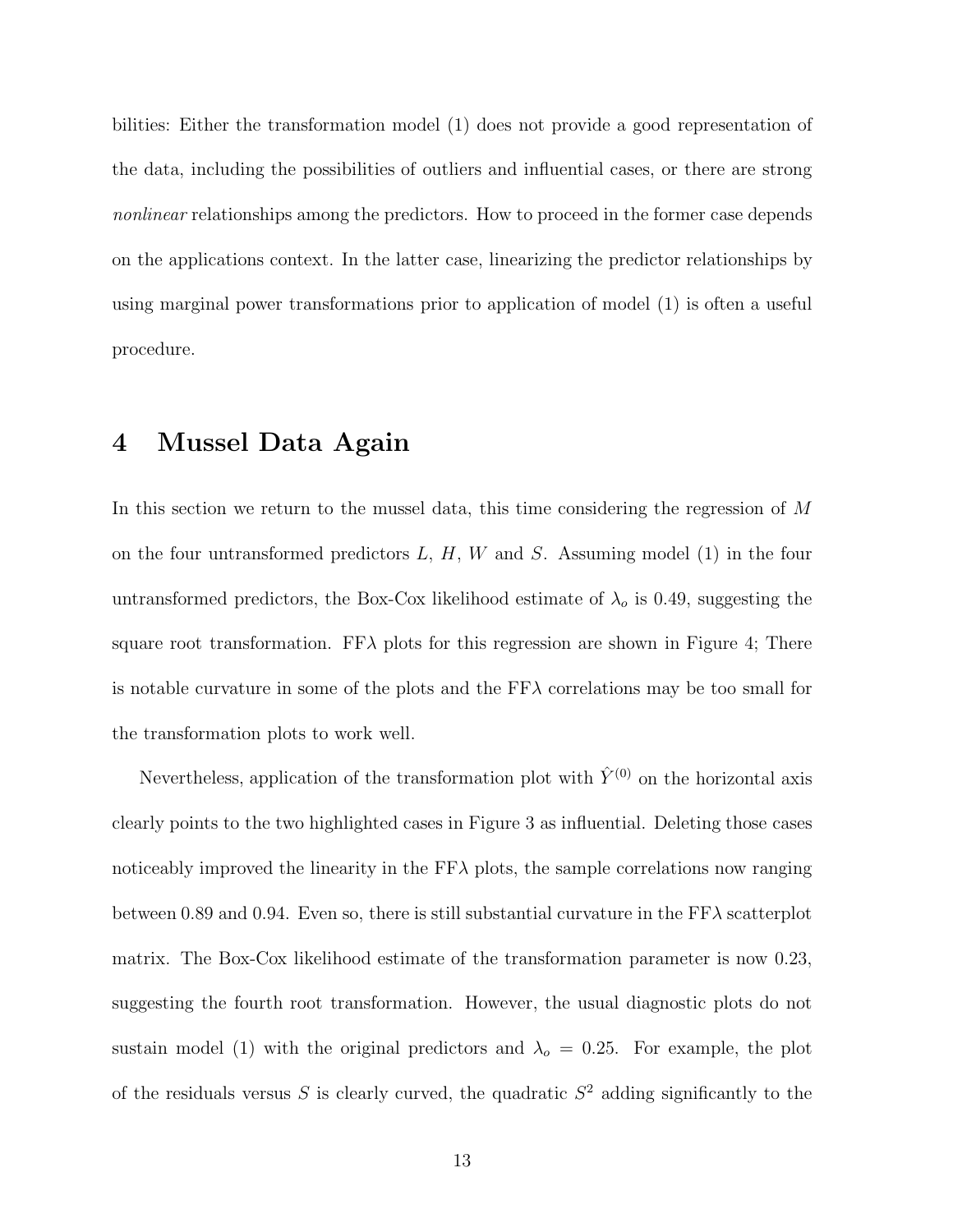model, and there is evidence of heteroscedasticity as well. Both of these conclusions are suggested by the transformation plots.

One way to attempt improvement of the model for the mussel data is to transform the predictors to remove gross nonlinearities. This might be done, for example, by using simultaneous power transformations  $\lambda = (\lambda_L \dots \lambda_S)^T$  of the predictors so that the vector of transformed predictors  $\mathbf{x}^{(\lambda)} = (L^{(\lambda_L)}, \ldots, S^{(\lambda_S)})^T$  is approximately multivariate normal. A method for doing this was developed by Velilla (1993). The basic idea is the same as that underlying the likelihood approach of Box and Cox for estimating a power transformation of response in regression, but the likelihood comes from the assumed multivariate normal distribution for  $x^{(\lambda)}$ . We used the procedure suggested by Velilla (1993), resulting in the transformed predictors used in the analysis described in Section 2.2 and a better model. Of course, there is no guarantee that the transformation model (1) is "correct", and the usual diagnostic tests should still be performed. However, if it is correct, then the methodology discussed in this paper should be helpful when estimating a transformation and judging its effects against the data.

## **5 Discussion**

**Construction.** We think simplicity is one of the advantages of the proposed method for visualizing response transformations in regression. Apart from the usual assumption that transformation model (1) is correct, the only requirement behind the transformation plot is that the  $FF\lambda$  plots be strongly linear. This requirement can be checked easily in practice, so the various conditions discussed in Section 3 need not be worrisome, and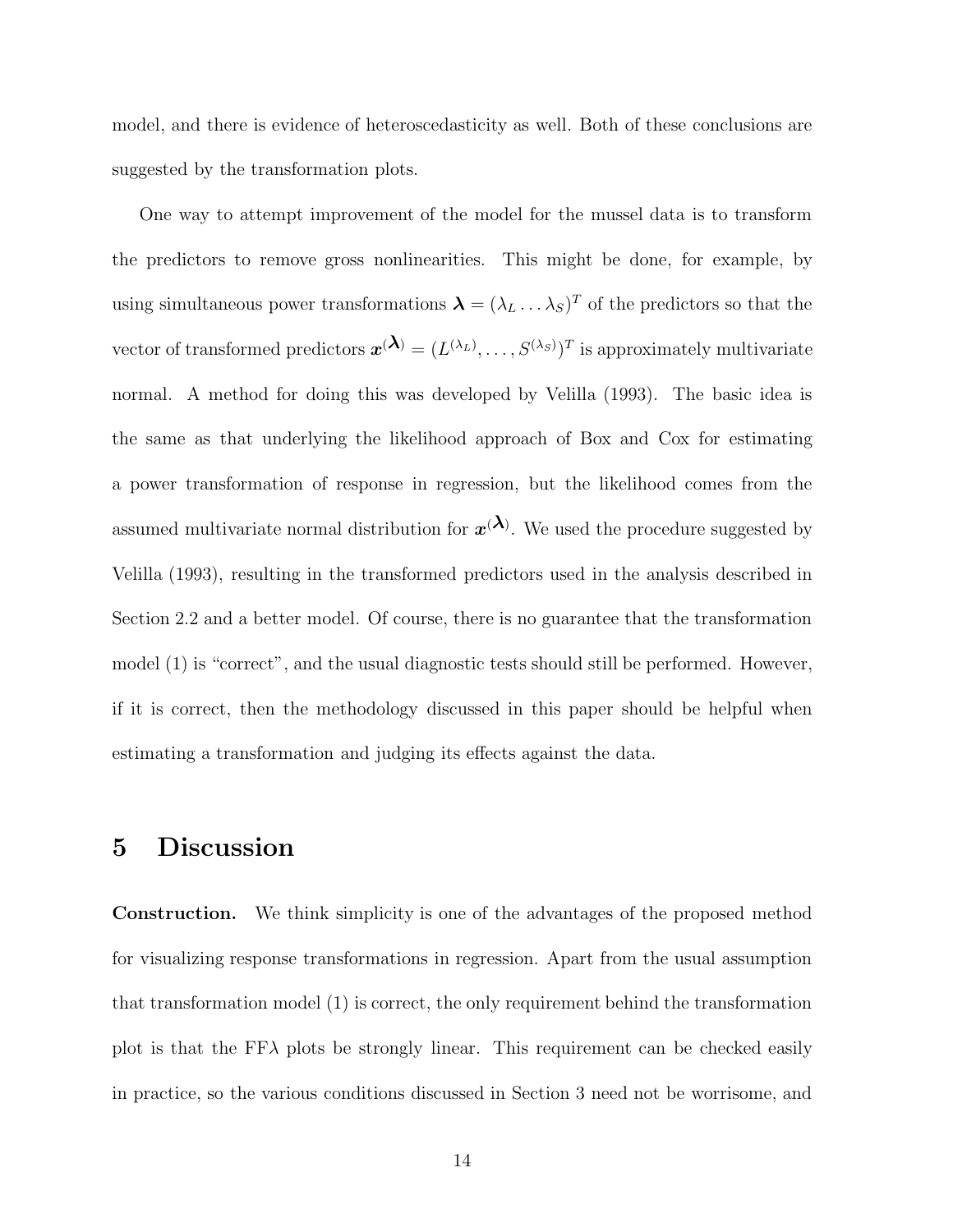

Figure 4: FFλ Plot for Mussel Data with Original Predictors

it might be induced by predictor transformations as necessary. Indeed, the proposed transformation plots seem to work quite well for the poison data (Box and Cox 1964) which has two qualitative predictors incorporated into the model (1) as factors, the smallest correlation in the FF $\lambda$  plots over  $\Lambda_c$  being 0.9833.

The construction of a dynamic transformation plot requires that the user select a coarse subset  $\Lambda_c$  for constructing the separate views, and for assessing linearity in the corresponding  $FF\lambda$  plots. We have found it useful to insure that the Box-Cox estimate  $\hat{\lambda}_o$  is near the center of  $\Lambda_c$ .

While we restricted attention to power transformations, the basic ideas here can be adapted straightforwardly to other parameterized transformation families.

**Influence.** The dynamic transformation plot shows the effect of a transformation against the data, and seems quite effective for identifying influential cases, but we make no claim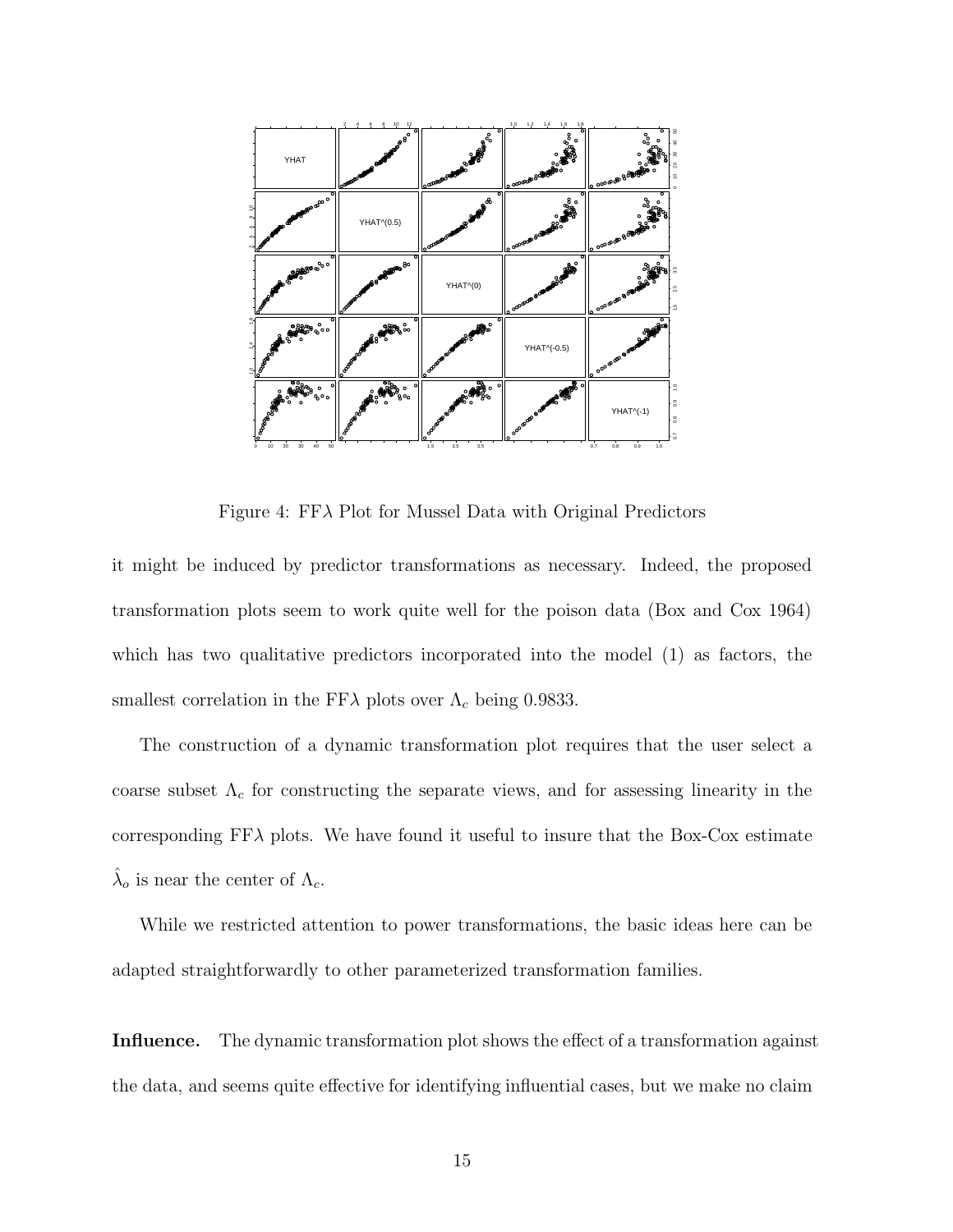that it will find influential cases that cannot be found by numerical methods or that it will find all influential cases. Indeed, we have found that dynamic transformation plots can play a useful role in studies that involve assessing influence by numerical methods. Highlighting in the frames of a dynamic transformation plot potentially influential points found by numerical methods often provides useful visual information about their role in determining the transformation. This visual information may sustain the results of numerical methods or raise questions about them, for example.

**Robustness.** Consider the possibility that there are outliers so model (1) may not hold for an unknown subset of cases. To address this issue, almost any good robust method can replace OLS in the construction of the transformation plots. If the objective function  $L$  is convex, we will still gain the benefits of the linearity condition discussed in Section 3.2. If the linearity condition holds and there are no outliers, then the coefficient estimate will be converging to a population value that is proportional to *β*. If there are outliers then the robust estimate may be still converge to a vector proportional to  $\beta$ , even if a transformed response  $Y^{(\lambda)}$  is used, while the OLS estimate converges to a population vector that is not proportional to  $\beta$ . In other words, we can address the issue of outliers by using a robust objective function for L and proceeding as before.

**Strong Linearity.** The requirement that the  $FF\lambda$  plots be "strongly linear" is quantitative and so giving a definitive cutoff is problematic. Nevertheless, our experience indicates that the dynamic transformation plots usually give informative results when the FF $\lambda$  plots are linear with correlations larger than about 0.85. As the correlations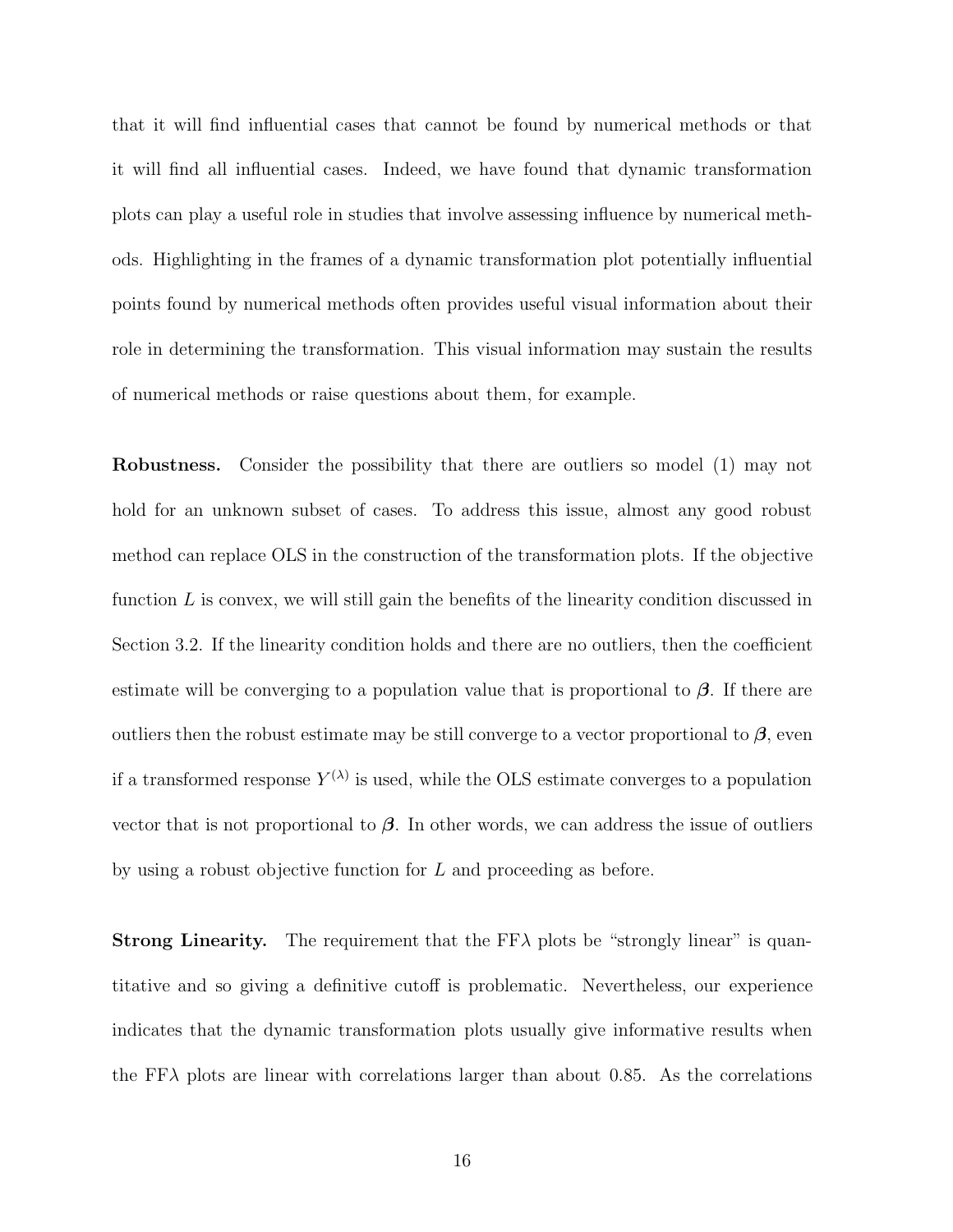drop substantially below this level, the value of transformation plots seems to decrease, although useful results can still be obtained. For example, analysis of the untransformed mussel data in Section 4 revealed the influential cases, although the  $FF\lambda$  plots were curved and the smallest  $FF\lambda$  correlation was about 0.76.

**Inverse Response Plots.** Perhaps the closest graphical method in the literature is based on inverse response plots by Cook and Weisberg (1994). They require assumptions that, while plausible in many applications, cannot be checked directly. Additionally, use of inverse response plots requires visualizing deviations from curves superimposed on an inverse response plot. We find it easier to visualize deviations from lines rather than curves. On the other hand, the primary context for the Cook-Weisberg plots is quite different from that for the transformation plots proposed here: They emphasize nonparametric transformations that linearize the mean function, while the approach here is for parsimoniously parameterized transformation families that linearize the mean function and stabilize the variance function. Either method may be appropriate depending on the applications context.

**Access.** All of the methods discussed in this article, including simultaneous power transformations to multivariate normality, are available in *Arc* (Cook and Weisberg 1999), which is available at the internet site http://www.stat.umn.edu/arc.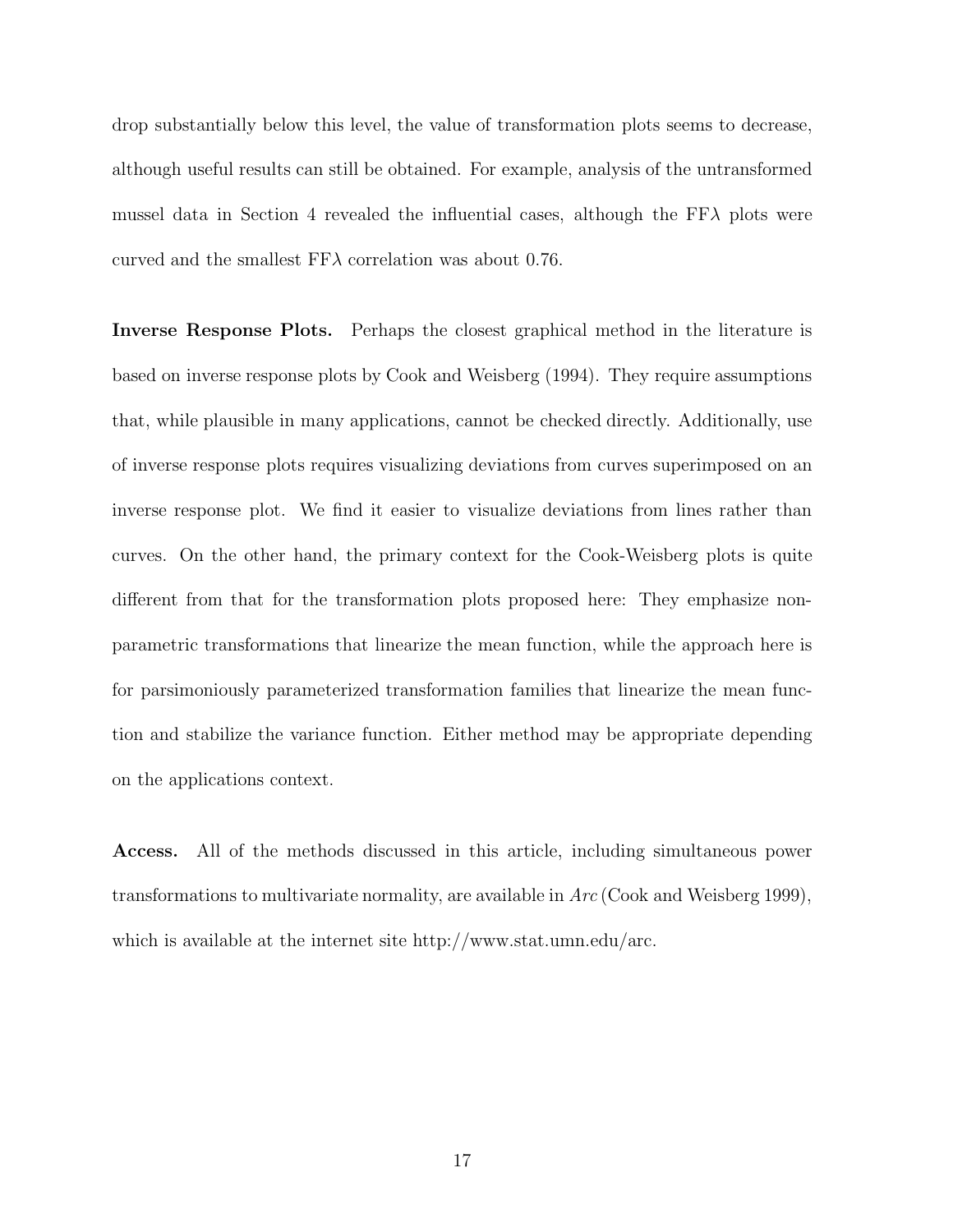## **6 References**

- Atkinson, A.C. (1986) "Diagnostic Tests for Transformations," *Technometrics,* 28, 29- 37.
- Box, G.E.P., and Cox, D.R. (1964), "An Analysis of Transformations," *Journal of the Royal Statistical Society, B,* 26, 211-246.
- Cook, R.D. (1998), *Regression Graphics: Ideas for Studying Regression through Graphics,* New York: John Wiley and Sons, Inc.
- Cook, R.D., and Nachtsheim, C.J. (1994), "Reweighting to Achieve Elliptically Contoured Covariates in Regression," *Journal of the American Statistical Association,* 89, 592-599.
- Cook, R.D., and Wang, P.C. (1983), "Transformations and Influential Cases in Regression," *Technometrics,* 25, 337-343.
- Cook, R.D., and Weisberg, S. (1994), "Transforming a Response Variable for Linearity," *Biometrika,* 81, 731-737.
- Cook, R.D., and Weisberg, S. (1999), *Applied Regression Including Computing and Graphics,* John Wiley and Sons, Inc., NY.
- Diaconis, P., and Freedman, D. (1984), "Asymptotics of Graphical Projection Pursuit," *The Annals of Statistics,* 12, 793-815.
- Hall, P., and Li, K.C. (1993), "On Almost Linearity of Low Dimensional Projections from High Dimensional Data, *The Annals of Statistics,* 21, 867-889.
- Hinkley, D.V., and Wang, S. (1988), "More about Transformations and Influential Cases